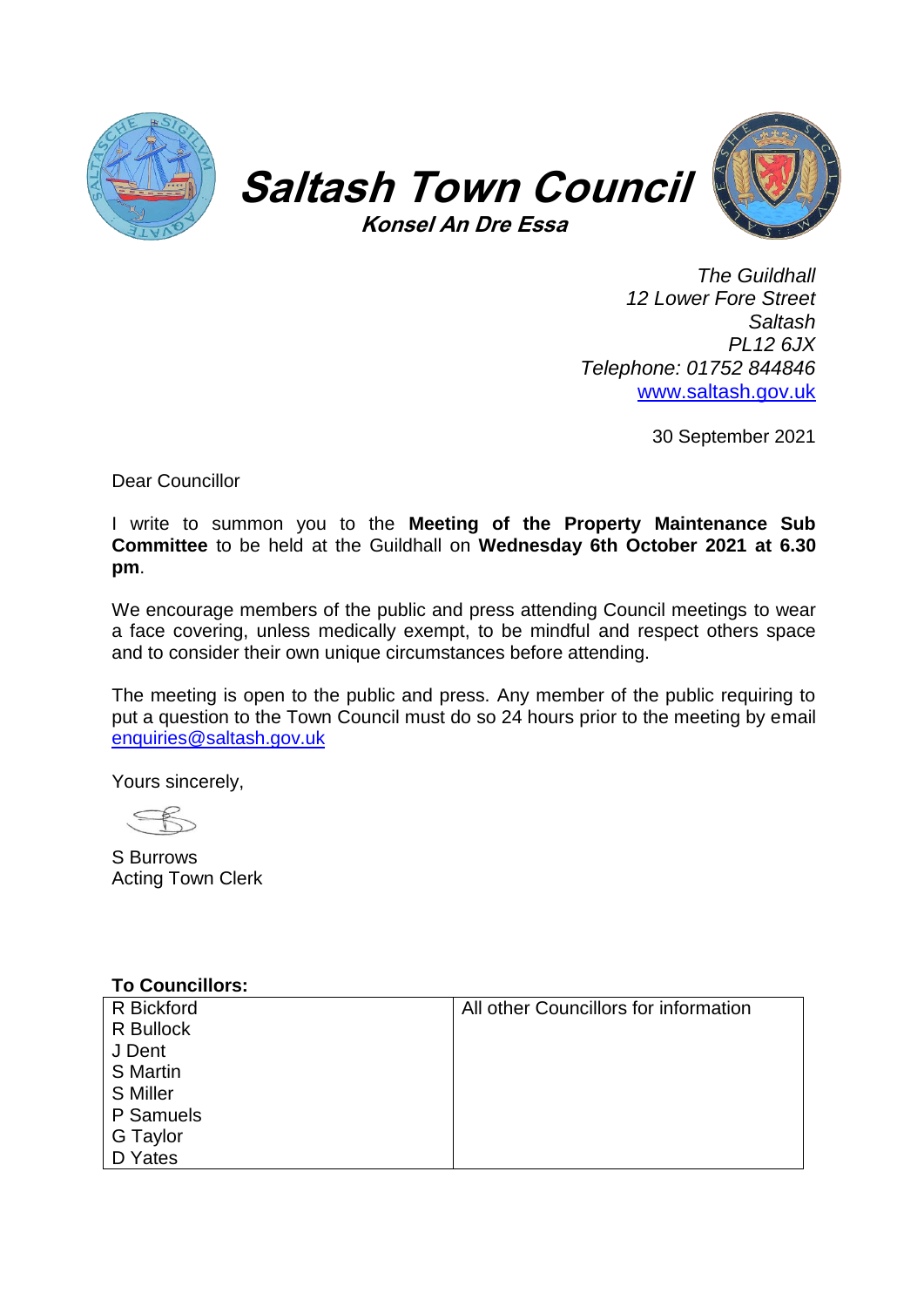## **Agenda**

- 1. Health and Safety Announcements.
- 2. To elect a Chairman.
- 3. To elect a Vice Chairman.
- 4. Apologies.
- 5. Declarations of Interest:
	- a. To receive any declarations from Members of any registerable (5A of the Code of Conduct) and/or non-registerable (5B) interests in matters to be considered at this meeting.
	- b. Acting Town Clerk to receive written requests for dispensations prior to the start of the meeting for consideration.
- 6. Questions A 15-minute period when members of the public may ask questions of Members of the Council.

Please note: Any member of the public requiring to put a question to the Council must do so 24 hours prior to the meeting by writing or email.

- 7. To receive and approve the minutes of the Property Maintenance Sub Committee held on Tuesday 22nd September 2020 as a true and correct record. (Pages 4 - 11)
- 8. To receive and review the Town Council Five-Year Repair and Maintenance Plan together with the Services Committee budget sheets. (Pages 12 - 19)
- 9. To consider and recommend to the Policy and Finance Committee to appoint an interim Building Surveyor. (Pages 20 - 21)
- 10. Public Bodies (Admission to Meetings) Act 1960: To resolve that pursuant to Section 1(2) of the Public Bodies (Admission to meetings) Act 1960 the public and press leave the meeting because of the confidential nature of the business to be transacted.
- 11. To consider any items referred from the main part of the agenda
- 12. Public Bodies (Admission to Meetings) Act 1960: To resolve that the public and press be re-admitted to the meeting.
- 13. To consider urgent non-financial items at the discretion of the Chairman.